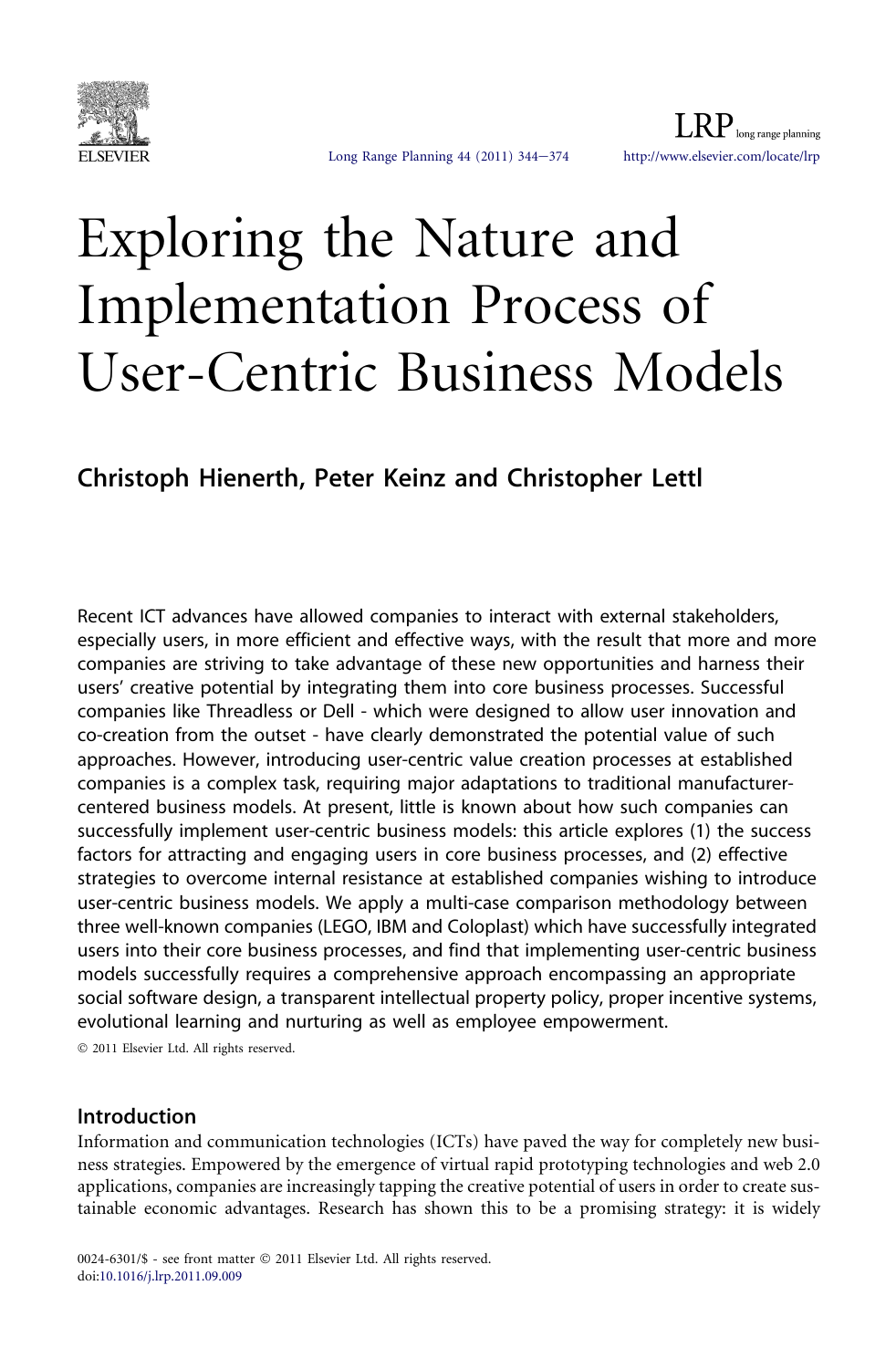accepted that users can contribute substantially to a company's new product development process as well as to the identification, evaluation and exploitation of novel business opportunities [\(von Hippel,](#page--1-0) [1998, 2005\)](#page--1-0), and these conclusions hold for companies of all ages and from nearly all industries, regardless of whether they operate in B2B or B2C markets ([von Hippel, 2005; Bogers et al., 2010](#page--1-0)).

Interestingly, most of the pioneer companies that have successfully capitalized on integrating users into innovation and other business processes were start-ups or relatively young companies, and the key factors that enable them to continuously exploit the creative potential of their users are their organizational flexibility and their willingness to employ innovative, user-centric business models. In contrast to older, more established companies, enterprises like Dell or Threadless are specifically designed to allow large-scale interactions with users and to integrate users into their most important business processes [\(Amit and Zott, 2001; Wirtz et al. 2010\)](#page--1-0): Social software empowers users in the ideation, design and sometimes even in the selection and marketing processes for new products, which in turn allows the firm to offer attractive new value propositions in highly profitable ways. In contrast to start-ups or other young and highly flexible organizations, established companies are not usually prepared to employ such novel methods and instruments to integrate users systematically and continuously into their business processes and thus benefit from their creativity. We argue that established companies wishing to enhance their innovativeness must (at least partly) re-organize their existing business models to make them more user-centric [\(Teece, 2010\)](#page--1-0): but there are challenges to implementation, for established companies in particular suffer from organizational inertia, which prevents them from effectively and efficiently making their business models more user-centric [\(Amit and Zott, 2001; Chesbrough, 2010; Wirtz et al., 2010\)](#page--1-0). The case of LEGO aptly illustrates these challenges: our team's long-standing relations with the company allowed us to observe this transformation process very closely when its traditional business model suddenly came under attack. In 1998, LEGO launched a robot kit ('LEGO Mindstorms'); but within only a few weeks, a user hacked its software code and made it publicly available on the Internet. This led to the rapid rise of a vibrant user community whose members developed modifications, user guidebooks and refinements to the core technology. The incident caused a management crisis, as executives realized their most valuable asset - the LEGO brand was now beyond their control - and the external shock caused them to rethink the company's entire business model. Their gradual transformation to a more user-centric model has even led the firm to become a pioneer in finding new ways of integrating its creative fan base into its core business processes.

While more and more companies are experiencing similar pressures from their user base nowadays, extant research provides only little guidance on the process of redesigning business models in general ([Teece, 2010\)](#page--1-0), and on launching more user-centric business models in particular. Basically, changing business models is seen as an iterative, trial-and-error process, which is especially challenging for established firms that cannot afford to make mistakes when redesigning business models because of the potential negative effects on their existing business ([Amit and Zott, 2001;](#page--1-0) [Chesbrough, 2010; Christensen and Raynor, 2003; Christensen, 2006](#page--1-0)). The objective of this article is to shed light on the process of designing and implementing user-centric business models, and we focus on the following research questions: (1) What are the success factors for attracting and engaging users in core business processes? and (2) Which strategies are effective in overcoming internal resistance when established companies seek to introduce user-centric business models?

On the basis of three in-depth case studies of firms (LEGO, IBM and Coloplast) which have pioneered involving users in implementing their business processes, we identify user-friendly platforms that can trigger and leverage user-to-user interactions, the alignment of the solution space with corporate strategy, a transparent intellectual property (IP) policy, non-monetary incentives, and company-to-user support via entrepreneurship programs and continuous feedback as success factors for attracting and engaging users in core business processes. Interestingly, the companies we observed have quite deliberately distinguished between broad ideation via user communities and focused development work with selected users. Our in-depth case studies also allow us to identify effective strategies for overcoming internal resistance to the introduction of user-centric business